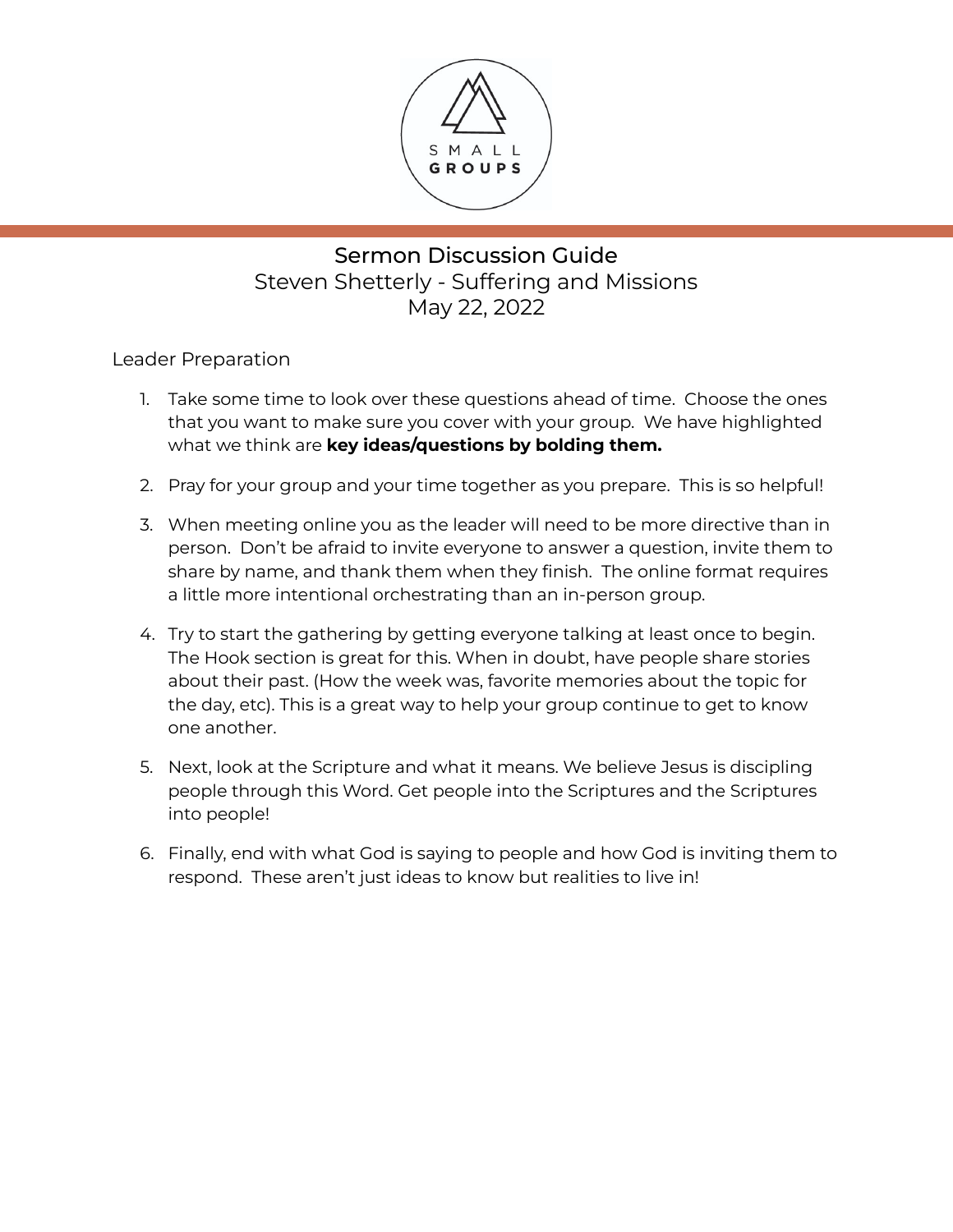

# Sermon Discussion Guide Steven Shetterly - Suffering and Missions May 22, 2022

### Hook - Getting to know one another

- 1. What are some of the first things that come to your mind when you hear the word suffering?
- 2. Do you think that mission and suffering are connected to one another? Why or why not?

### **Book**

- 1. Read Psalm 55
	- a. What is the Psalmist here doing in response to his suffering?
	- b. What do you think it means that the Bible holds space for this type of prayer?
	- c. What is the trajectory of this psalmist's prayer? Are there any differences between what is said at the beginning of the psalm compared to the end?
- 2. Read Philippians 2:1-11
	- a. What is the significance of Jesus' "obedience" to suffering?
- 3. Read Philippians 3: 7-8
	- a. How do you think Paul would respond to the assertion of "Jesus suffered so that I don't have to."

#### **Look**

- 1. How does our society view suffering? What are some examples you have observed of people who suffer well versus those who do not suffer well?
- 2. What are some points of suffering that you experience in your lives? How can we see Jesus in this suffering?